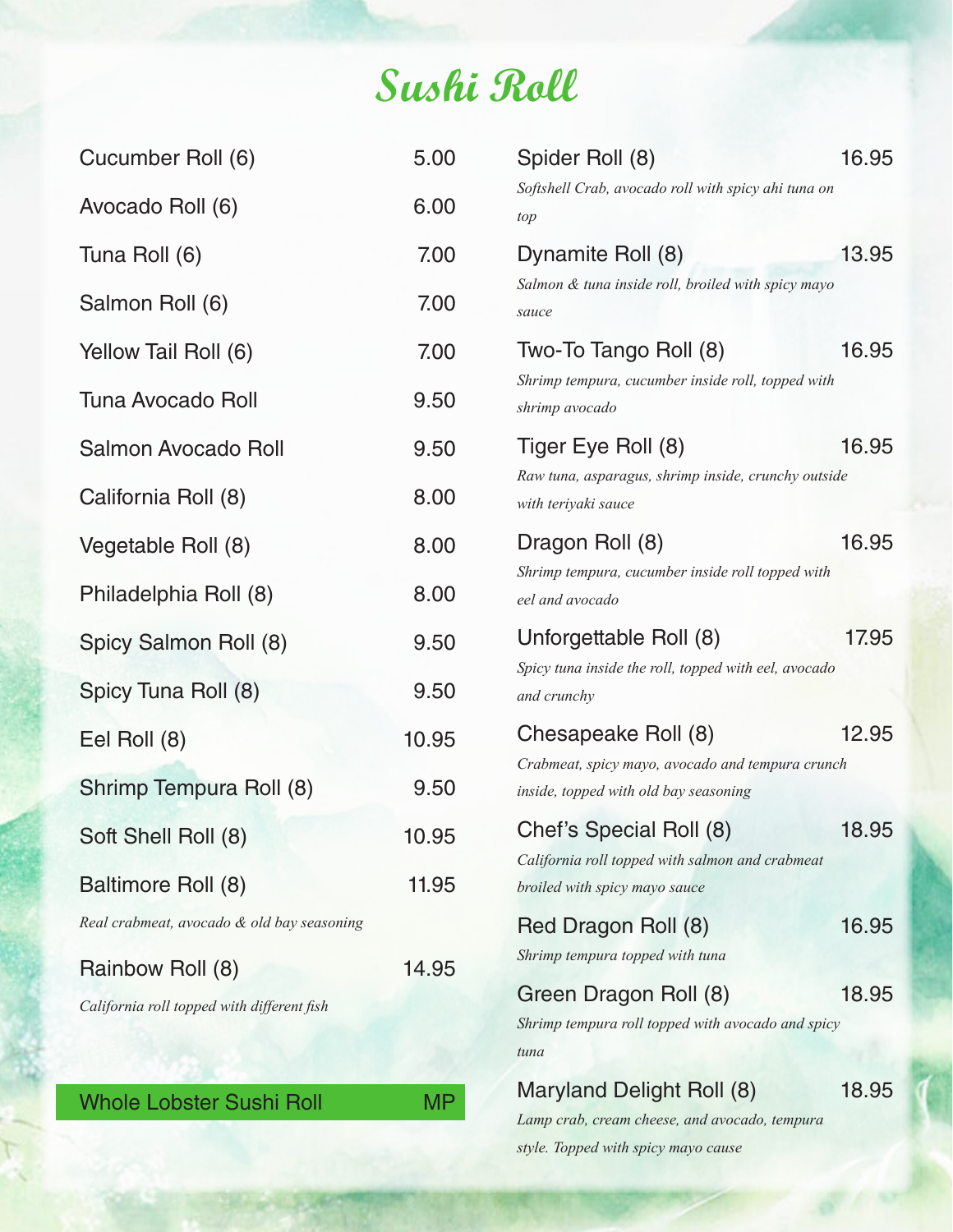| Nigiri Sushi |  |  |  |
|--------------|--|--|--|
|              |  |  |  |
|              |  |  |  |

| Tuna                   | 8.00  |
|------------------------|-------|
| Salmon                 | 8.00  |
| <b>Yellow Tail</b>     | 8.00  |
| <b>White Tuna</b>      | 8.00  |
| <b>Smoked Salmon</b>   | 8.00  |
| Eel                    | 8.00  |
| <b>Shrimp</b>          | 7.00  |
| Octopus                | 7.00  |
| <b>Crab Stick</b>      | 7.00  |
| <b>Flying Fish Roe</b> | 7.00  |
| <b>Salmon Roe</b>      | 10.00 |

## **Sashimi**

| (Three pieces) |
|----------------|
|----------------|

| Tuna                                         | 10.00 |
|----------------------------------------------|-------|
| Salmon                                       | 9.00  |
| <b>Yellow Tail</b>                           | 9.00  |
| Soup & Salad                                 |       |
| <b>Miso Soup</b>                             | 3.50  |
| <b>Seaweed Salad</b>                         | 5.95  |
| Sushi Appetizers                             |       |
| <b>Age Tofu</b>                              | 5.95  |
| Edamame                                      | 7.95  |
| Pan Seaped Ahi Tuna                          | 13.95 |
| <b>Tako Su</b>                               | 14.95 |
| Octopus and cucumber in vinegar sauce        |       |
| Sunomono                                     | 14.95 |
| Mixed seafood with cucumber in vinegar sauce |       |

Tuna Tataki 14.95

# **Sushi Roll Combo**

| <b>GREENSPRING Combo</b><br>California Roll (6)<br>Tuna Roll (6)<br>Yellow Tail Roll (6) | 19.95 |
|------------------------------------------------------------------------------------------|-------|
| Veggie Combo<br>Cucumber Roll (6)<br>Avocado Roll (6)<br>Asparagus Roll (6)              | 13.95 |
| Deluxe Combo<br>Eel Roll<br><b>Spicy Tuna Roll</b><br>Soft Shell Crab Roll               | 28.95 |

## **Sushi Dinner**

| Sushi Nigiri Dinner<br>8 pieces of sushi nigiri and California roll           | 24.95 |
|-------------------------------------------------------------------------------|-------|
| Sashimi Special<br>Tuna, salmon and yellow tail                               | 25.95 |
| Sashimi Dinner<br>20 pieces of chef's selection of sliced assorted fish       | 38.50 |
| Sushi Sashimi Boat<br>10 selected sashimi, 5 sushi nigiri and California roll | 41.95 |
| Chirashi Sushi<br>Assorted sashimi over bowl of rice                          | 24.95 |
| <b>Tekka Don</b><br>Tuna sashimi over bowl of sushi rice                      | 26.95 |
| Unagi Don<br>Smoked eel on a bed of sushi rice                                | 26.95 |

Tuna Avocado 16.95 *Diced tuna avocado with wasabi mayo sauce*

*Diced tuna with spicy soy sauce*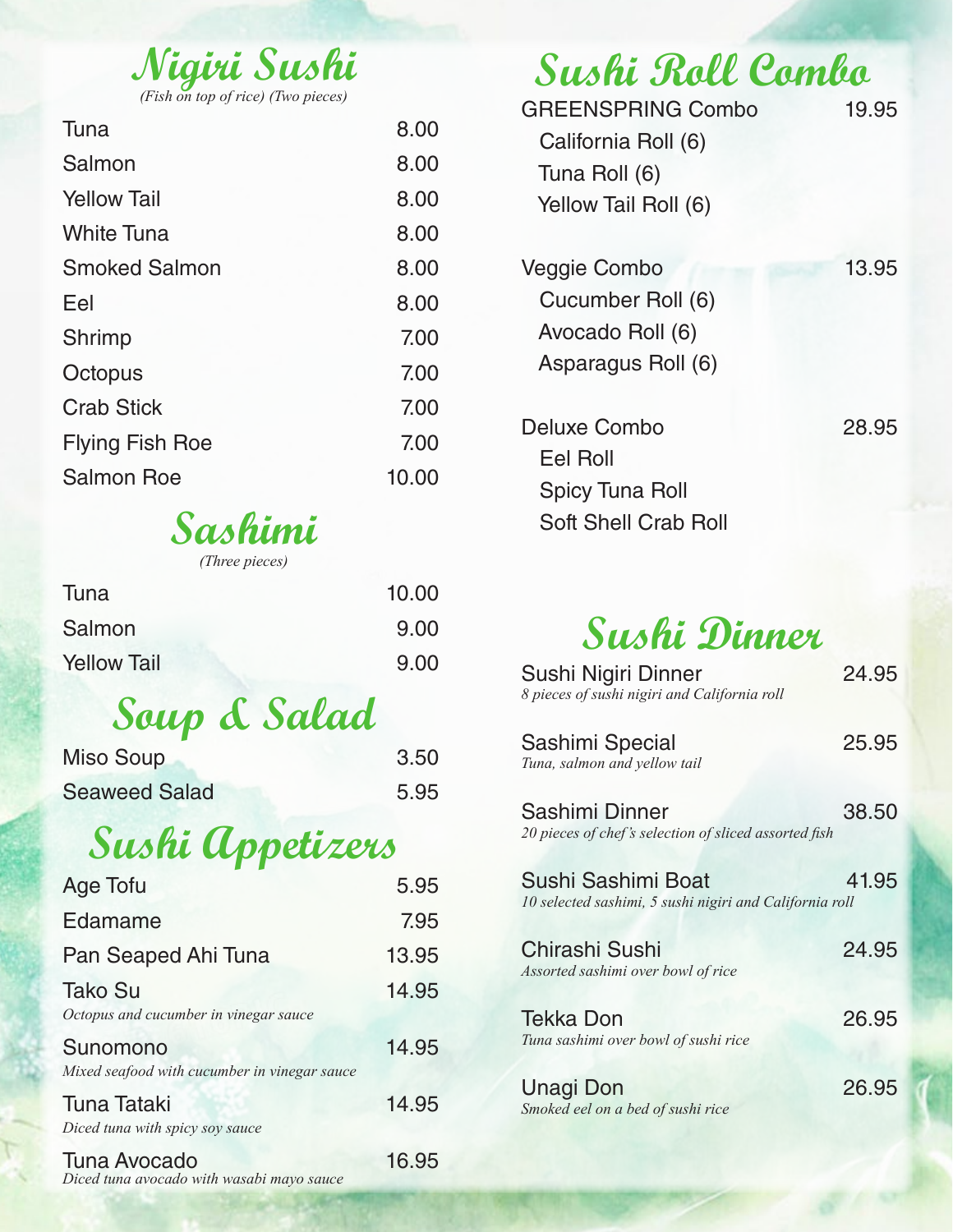## **Vegetables**

| $\ast$  | <b>String Bean Szechuan Style</b>                                      | 13.95 |
|---------|------------------------------------------------------------------------|-------|
|         | Moo Shu Vegetable                                                      | 13.95 |
| *       | Yu Shiang Eggplant                                                     | 13.95 |
|         | Sesame Eggplant                                                        | 13.95 |
|         | <b>Broccoli in Garlic Sauce</b>                                        | 13.95 |
|         | Mix Vegetables with To Fu<br>Steam tofu with vegetables in white sauce | 13.95 |
| *       | To Fu Szechuan Style                                                   | 13.95 |
| $\star$ | To Fu Home Style                                                       | 13.95 |
|         | $\blacksquare$ . 1 $\lhd$ . 1 $\blacksquare$ . 11 .                    |       |

*Fried tofu with vegetables in hunan sauce*

## **Noodles**

| House Lo Mein                                                               | 15.95 |
|-----------------------------------------------------------------------------|-------|
| Shrimp Lo Mein                                                              | 15.95 |
| <b>Beef Lo Mein</b>                                                         | 15.95 |
| <b>Chicken Lo Mein</b>                                                      | 14.95 |
| Vegetable Lo Mein                                                           | 13.95 |
| <b>Pan Fried Noodles</b><br>Thin noodles pan fried with shrimp, chicken and | 25.00 |
| vegetables in brown sauce                                                   |       |
| <b>Chow Fen</b>                                                             | 16.95 |
| Sauteed wide noodles with choice of beef, chicken or                        |       |
| shrimp                                                                      |       |

Sauteed Rice Noodles 15.95 *Rice noodles with egg, chicken, shrimp and pork*

#### Curry Rice Noodles 15.95

## **Old Favorites**

| <b>House Chow Mein</b>     | 19.95 |
|----------------------------|-------|
| <b>Shrimp Chow Mein</b>    | 24.00 |
| <b>Chicken Chow Mein</b>   | 15.95 |
| <b>Vegetable Chow Mein</b> | 13.95 |

## **Fried Rice**

| <b>House Fried Rice</b>                 | (L) 12.95 (S) 8.95 |
|-----------------------------------------|--------------------|
| <b>Shrimp Fried Rice</b>                | (L) 12.95 (S) 8.95 |
| <b>Beef Fried Rice</b>                  | (L) 12.95 (S) 8.95 |
| <b>Chicken Fried Rice</b>               | (L) 10.95 (S) 7.95 |
| <b>Pork Fried Rice</b>                  | (L) 10.95 (S) 7.95 |
| Vegetable Fried Rice (L) 10.95 (S) 7.95 |                    |

#### \* Hot & Spicy

\* Brown Rice Available \$2.00 extra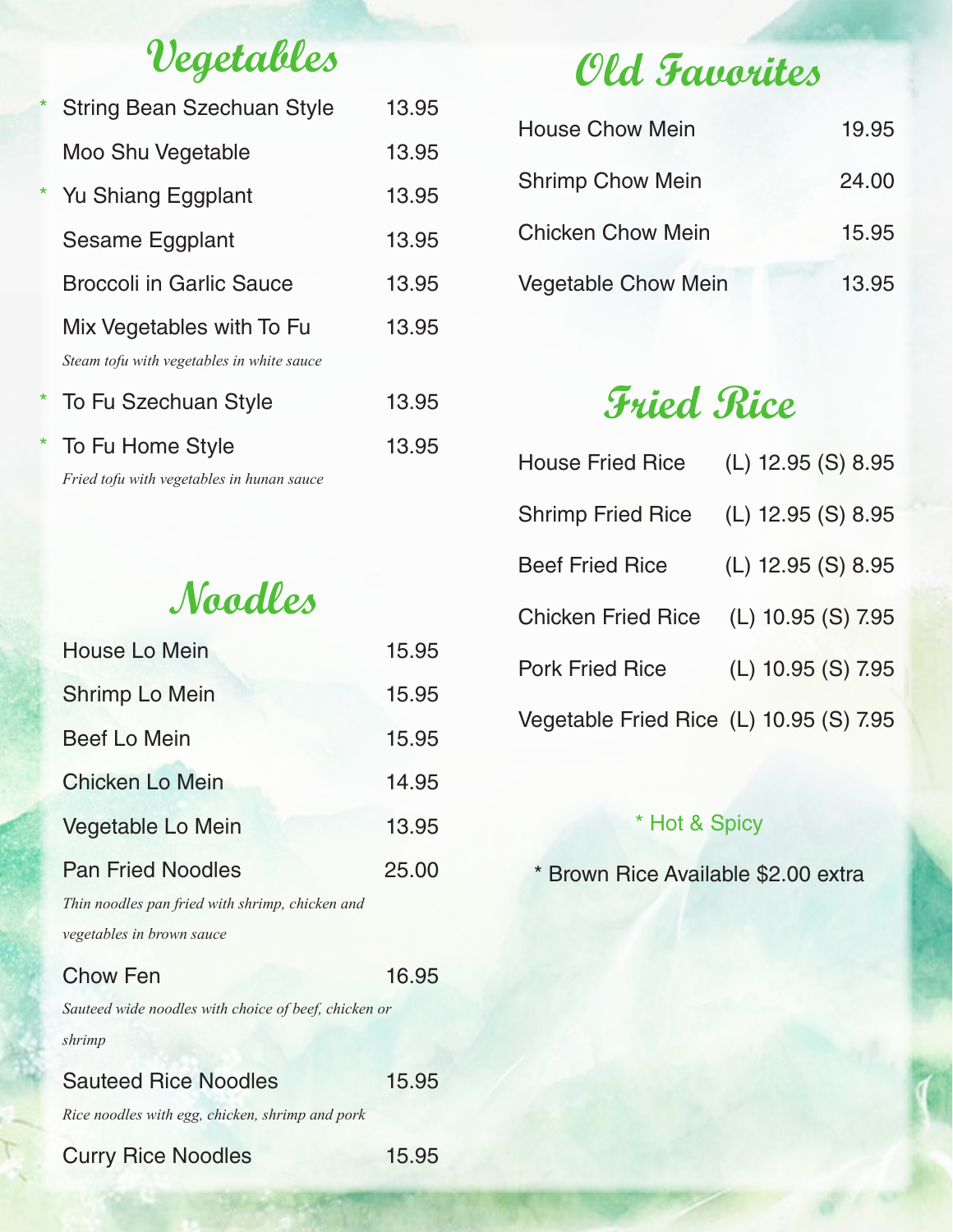## **Seafood**

|         | <b>General Tso's Shrimp</b>                                                   | 24.00 |
|---------|-------------------------------------------------------------------------------|-------|
|         | Shrimp Tempura                                                                | 24.00 |
| $\star$ | <b>Ming Shrimp</b>                                                            | 24.00 |
|         | <b>Shrimp Lobster Sauce</b>                                                   | 24.00 |
| *       | Crispy Shrimp with Walnuts                                                    | 24.00 |
| $\ast$  | Hunan Shrimp                                                                  | 24.00 |
| $\star$ | <b>Yu Shiang Shrimp</b><br>Sauteed broccoli, snow peas in a garlic sauce      | 24.00 |
|         | <b>Shrimp Vegetables</b>                                                      | 24.00 |
|         | <b>Sweet and Sour Shrimp</b>                                                  | 24.00 |
|         | <b>Curry Shrimp</b>                                                           | 24.00 |
|         | <b>Shrimp Black Bean Sauce</b>                                                | 24.00 |
|         | Shrimp Broccoli                                                               | 24.00 |
|         | <b>Triple Delight</b><br>Shrimp, chicken, beef with vegetables in brown sauce | 24.00 |
|         |                                                                               |       |

Broiled Crab Cake (1) MP

*Served with vegetables or french fries*

## **Beef**

| <b>Orange Flavored Beef</b><br>Sliced crispy beef in spicy orange flavored sauce      | 21.95 |
|---------------------------------------------------------------------------------------|-------|
| <b>Crispy Beef</b><br>Shredded beef with snow peas, carrots in spicy sauce            | 21.95 |
| <b>Hunan Beef</b><br>Sliced flank steak sautéed with vegetables in hunan<br>sauce     | 21.95 |
| <b>Mongolian Beef</b><br>Sliced flank steak with bell pepper, onion in spicy<br>sauce | 21.95 |
| <b>Beef Broccoli</b>                                                                  | 21.95 |
| <b>Pepper Steak</b>                                                                   | 21.95 |

## **Chicken**

| $\star$  | <b>Hunan Chicken</b>                                                                                                     | 18.95 |
|----------|--------------------------------------------------------------------------------------------------------------------------|-------|
| $^\star$ | <b>Crispy Chicken</b>                                                                                                    | 18.95 |
| $^\star$ | <b>Kung Pao Chicken</b><br>Diced chicken and vegetables, peanuts in spicy sauce                                          | 18.95 |
| $^\star$ | <b>General Tso Chicken</b><br>Chunks of fried white meat chicken in spicy sauce                                          | 18.95 |
| $^\star$ | Orange Flavored Chicken<br>Chunks of fried white meat chicken in orange sauce                                            | 18.95 |
| *        | Sesame Chicken<br>Chunks of fried white meat chicken in spicy sauce                                                      | 18.95 |
| *        | Yu Shiang Chicken<br>Sliced chicken with vegetables in garlic sauce                                                      | 18.95 |
|          | <b>Chicken Cashew Nuts</b><br>Diced chicken and vegetables in brown sauce                                                | 18.95 |
|          | <b>Chicken Teriyaki</b><br>Grilled chunks of chicken with bell pepper, pineapple,<br>onion on a skewer in teriyaki sauce | 18.95 |
|          | <b>Sweet and Sour Chicken</b>                                                                                            | 18.95 |
|          | <b>Mou Ssou Chicken</b>                                                                                                  | 18.95 |
|          | <b>Curry Chicken</b>                                                                                                     | 18.95 |
|          | Chicken Eggplant                                                                                                         | 18.95 |
|          | Chicken Broccoli                                                                                                         | 18.95 |
|          | <b>Chicken String Bean</b>                                                                                               | 18.95 |
|          | Lemon Chicken                                                                                                            | 18.95 |
| Duck     |                                                                                                                          |       |

| <b>Peking Duck</b>                                | whole 48.00 |
|---------------------------------------------------|-------------|
|                                                   | half 25,00  |
| <b>Crispy Duck</b>                                | 25.00       |
| Half duck marinated in five spices and deep fried |             |
| <b>Sauteed Duck Meat</b>                          |             |

| w/ Mixed Vegetable                               | 25.00 |
|--------------------------------------------------|-------|
| Half boneless duck fried, served with vegetables |       |
|                                                  |       |

Orange Flavored Duck 25.00

## **Pork**

| Mou Sou Pork               | 14.95 |
|----------------------------|-------|
| <b>Sweet and Sour Pork</b> | 14.95 |